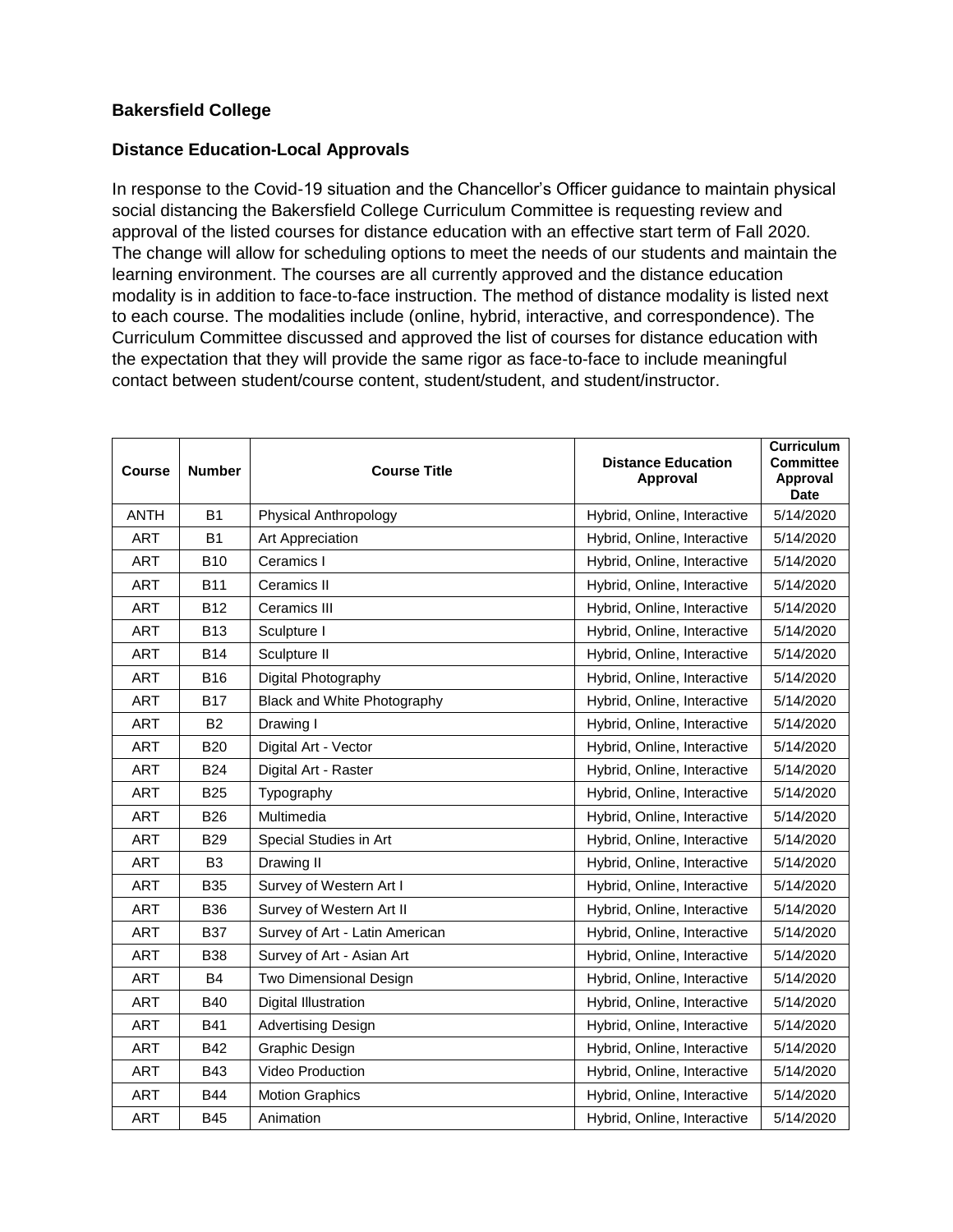| <b>ART</b>  | <b>B46</b>        | Advanced Photography                                         | Hybrid, Online, Interactive | 5/14/2020 |
|-------------|-------------------|--------------------------------------------------------------|-----------------------------|-----------|
| <b>ART</b>  | B47               | Advanced Photography II                                      | Hybrid, Online, Interactive | 5/14/2020 |
| <b>ART</b>  | <b>B48</b>        | Advanced Photography                                         | Hybrid, Online, Interactive | 5/14/2020 |
| <b>ART</b>  | B <sub>5</sub>    | Three Dimensional Design                                     | Hybrid, Online, Interactive | 5/14/2020 |
| <b>ART</b>  | B <sub>6</sub>    | Acrylic Painting I                                           | Hybrid, Online, Interactive | 5/14/2020 |
| <b>ART</b>  | B7                | <b>Acrylic Painting II</b>                                   | Hybrid, Online, Interactive | 5/14/2020 |
| <b>ART</b>  | B8                | Figure Drawing I                                             | Hybrid, Online, Interactive | 5/14/2020 |
| <b>ART</b>  | B <sub>9</sub>    | Figure Drawing II                                            | Hybrid, Online, Interactive | 5/14/2020 |
| <b>BIOL</b> | <b>B11</b>        | Concepts of Biology                                          | Hybrid, Online              | 5/14/2020 |
| <b>BIOL</b> | <b>B16</b>        | General Microbiology                                         | Hybrid, Online              | 5/14/2020 |
| <b>BIOL</b> | <b>B18</b>        | Essentials of Human Anatomy and Physiology                   | Hybrid, Online              | 5/14/2020 |
| <b>BIOL</b> | <b>B32</b>        | Human Anatomy and Physiology I                               | Hybrid, Online              | 5/14/2020 |
| <b>BIOL</b> | <b>B33</b>        | Human Anatomy and Physiology II                              | Hybrid, Online              | 5/14/2020 |
| <b>BIOL</b> | B <sub>3</sub> A  | General Biology I                                            | Hybrid, Online              | 5/14/2020 |
| <b>BIOL</b> | B <sub>3</sub> B  | General Biology II                                           | Hybrid, Online              | 5/14/2020 |
| <b>BIOL</b> | B <sub>8</sub>    | Introduction to Environmental Science                        | Hybrid, Online              | 5/14/2020 |
| <b>CRIM</b> | <b>B1</b>         | Introduction to Criminal Justice                             | Hybrid, Online, Interactive | 5/14/2020 |
| <b>ECON</b> | B <sub>1</sub>    | Principlses of Economics - Micro                             | Hybrid, Online, Interactive | 5/14/2020 |
| <b>HIST</b> | <b>B1</b>         | World History from the Origins of Civilizations to<br>1600   | Hybrid, Online, Interactive | 5/14/2020 |
| <b>HIST</b> | <b>B18</b>        | History of California                                        | Hybrid, Online, Interactive | 5/14/2020 |
| <b>HIST</b> | B <sub>4</sub> A  | European Civilization                                        | Hybrid, Online, Interactive | 5/14/2020 |
| <b>HIST</b> | B4B               | European Civilization                                        | Hybrid, Online, Interactive | 5/14/2020 |
| <b>MATH</b> | B <sub>1</sub> A  | Precalculus I                                                | Hybrid, Online, Interactive | 5/14/2020 |
| <b>MATH</b> | B <sub>1</sub> AL | Precalculus I with Lab                                       | Hybrid, Online, Interactive | 5/14/2020 |
| <b>MATH</b> | B <sub>1</sub> B  | Precalculus II                                               | Hybrid, Online, Interactive | 5/14/2020 |
| <b>MATH</b> | B <sub>2</sub>    | Basic Functions and Calculus for Business                    | Hybrid, Online, Interactive | 5/14/2020 |
| <b>MATH</b> | <b>B22</b>        | <b>Elementary Probability and Statistics</b>                 | Hybrid, Online, Interactive | 5/14/2020 |
| <b>MATH</b> | <b>B22L</b>       | Elementary Probability and Statistics with Lab               | Hybrid, Online, Interactive | 5/14/2020 |
| <b>MATH</b> | B4A               | Mathematics for Elementary School Teaching                   | Hybrid, Online, Interactive | 5/14/2020 |
| <b>MATH</b> | B <sub>6</sub> A  | Analytic Geometry/Calculus I                                 | Hybrid, Online, Interactive | 5/14/2020 |
| <b>MATH</b> | B6C               | Calculus III                                                 | Hybrid, Online, Interactive | 5/14/2020 |
| <b>MATH</b> | B6D               | <b>Ordinary Differential Equations</b>                       | Hybrid, Online, Interactive | 5/14/2020 |
| <b>MATH</b> | B6E               | Elementary Linear Algebra                                    | Hybrid, Online, Interactive | 5/14/2020 |
| <b>MATH</b> | B71NC             | Math Jam - Review of Critical Intermediate<br>Algebra Skills | Hybrid, Online, Interactive | 5/14/2020 |
| PHIL        | <b>B10</b>        | Introduction to Ethics                                       | Hybrid, Online, Interactive | 5/14/2020 |
| PHIL        | B100              | <b>Industry Ethics</b>                                       | Hybrid, Online, Interactive | 5/14/2020 |
| PHIL        | <b>B12</b>        | Ethics of Living and Dying                                   | Hybrid, Online, Interactive | 5/14/2020 |
| PHIL        | <b>B16</b>        | Social and Political Philosophy                              | Hybrid, Online, Interactive | 5/14/2020 |
| PHIL        | <b>B18</b>        | History of Ancient Philosophy                                | Hybrid, Online, Interactive | 5/14/2020 |
| PHIL        | <b>B19</b>        | History of Modern Philosophy                                 | Hybrid, Online, Interactive | 5/14/2020 |
| PHIL        | <b>B37</b>        | Introduction to the World Religions                          | Correspondence              | 5/14/2020 |
| PHIL        | B <sub>6</sub> A  | Introduction to Philosophy                                   | Hybrid, Online, Interactive | 5/14/2020 |
| PHIL        | B7                | Introduction to Logic                                        | Hybrid, Online, Interactive | 5/14/2020 |